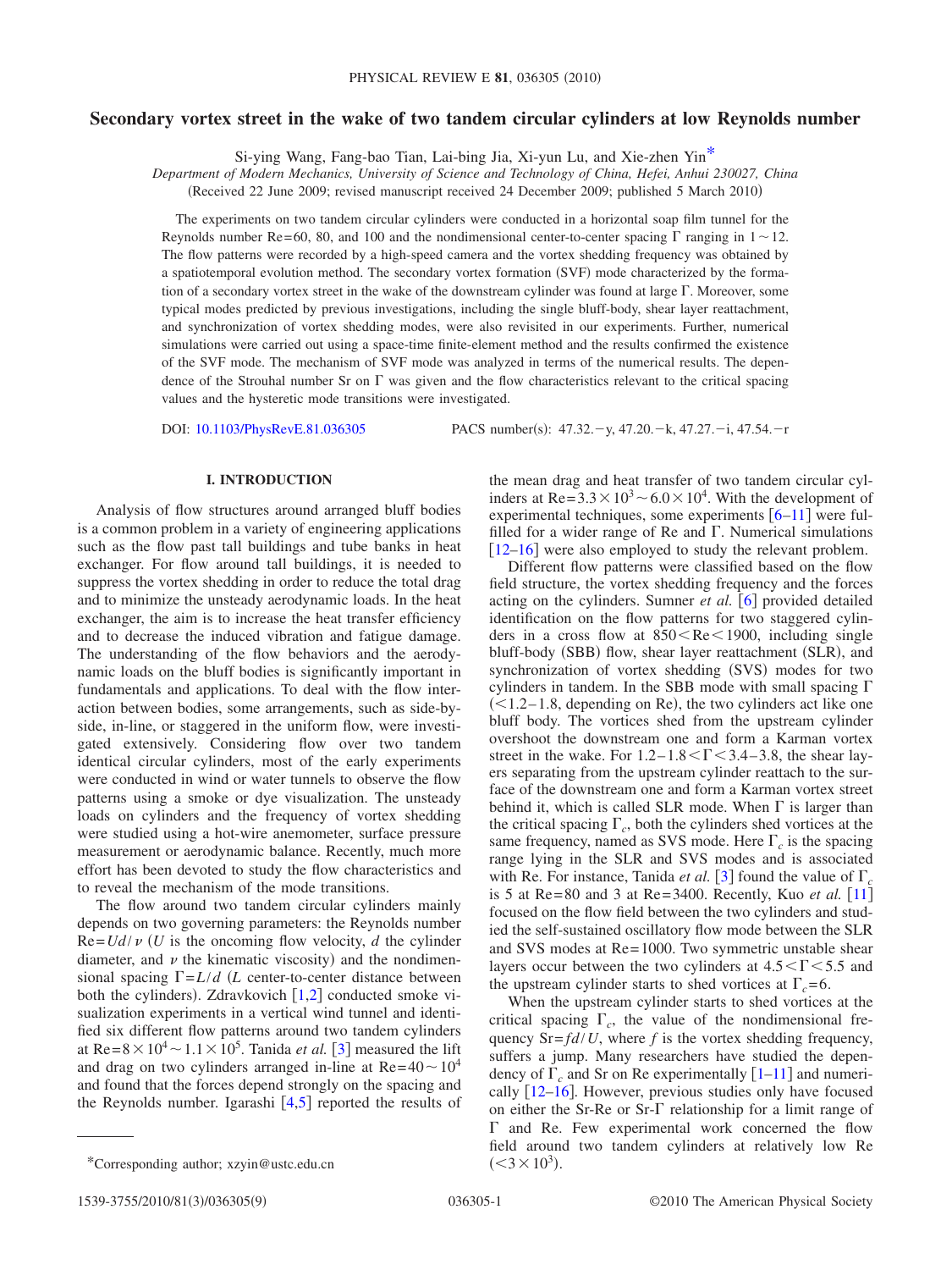Mizushima and Suehiro  $[17]$  $[17]$  $[17]$  studied the instability and transition of the flow modes for two tandem cylinders at low Re using linear stability analysis and numerical simulation. They first predicted the bifurcation diagram and the hysteretic exchanges between different vortex shedding modes and found that there exists a certain range of gap where the physical quantities show an abrupt change with Re continuously changed. The origin of such abrupt change is explained by the existence of multiple stable solutions for the flow. Then, Tasaka *et al.* [[18](#page-7-10)] conducted an experiment of flow visualizations and velocity measurements on two tandem cylinders in a water tunnel. The experimental results basically verified the theoretical predictions except for some slight differences in the ranges and transition values of Re and  $\Gamma$ , which was attributed to the finite length of the cylinders used in experiments.

Besides the lack of experimental data at low Re, the previous researchers mainly focused on the flow structures in the near wake of the cylinders and little work was done regarding the flow structure in the far wake behind the downstream cylinder. In previous experiments conducted in wind or water tunnels, the traditional visualization method usually used smoke or dye emitted from a fixed location to present streak lines. This approach is difficult to visualize clearly the far downstream flow due to the viscous dissipation. The flow visualization of streak lines may often mislead investigators as proved by Cimbala *et al.* [[19](#page-7-11)]. Moreover, the far downstream flow is also rarely calculated in numerical simulations.

In order to study the flow around two tandem cylinders at low Reynolds number, we accomplished the experiments on two tandem cylinders in a soap film tunnel and investigated the evolution of the far wake using a high-speed video camera. The soap film tunnel is a convenient platform for twodimensional experiments and has advantage in far wake visualization, as proved by the extensive hydrodynamic experiments  $[20-22]$  $[20-22]$  $[20-22]$ . A time-space finite element method was also employed to simulate this problem.

This paper is organized as follows. The experiment set-up and parameter measurements are presented in Sec. [II.](#page-1-0) Then we describe the experimental results in Sec. [III](#page-2-0) and the numerical results in Sec. [IV.](#page-3-0) The SVF mode of the formation of the secondary vortex street is analyzed in Sec. [V](#page-4-0) and the  $Sr-T$  relationships and the hysteretic mode transitions are exhibited in Sec. [VI.](#page-5-0) Finally a brief conclusion is given.

#### **II. EXPERIMENTAL SET UP**

<span id="page-1-0"></span>Our experiments were carried out in a horizontal soap film tunnel, which was recently developed in our laboratory referring to the gravity-driven soap film tunnel designed by Georgiev and Vorobieff  $[23]$  $[23]$  $[23]$ . A sketch of the experimental set up is shown in Fig. [1.](#page-1-1)

A mixture of 95% water and 5% liquid detergent was pumped into the upper reservoir. The reservoir contains an overflow to maintain a fixed pressure head. A stopcock is fixed at the exit of the upper reservoir to control the flux and the corresponding flow speed. Two nylon threads with diameter 1.5 mm connect the upper reservoir to the lower one.

<span id="page-1-1"></span>

FIG. 1. Sketch of the experimental system.  $[(1)$  upper reservoir,  $(2)$  stopcock,  $(3)$  mirror,  $(4)$  frame,  $(5)$  soap film,  $(6)$  cylinders,  $(7)$ linear stage, (8) driver, (9) lower reservoir, (10) dc power, (11) high-speed video camera, (12) sodium lamps, (13) computer.]

Driven by gravity, the surfactant solution will flow down along the two nylon threads, forming a soap film between them and finally stream back into the lower reservoir. As shown in Fig. [1,](#page-1-1) the whole soap film consists of the expanding, testing, and contracting sections. When the solution is injected through the stopcock, the soap film is accelerated by gravity, but soon slows down due to the air resistance and reaches its steady velocity state in the test section. The length of the horizontal testing section is 1.1 m and the width is 0.1 m. The flow speed *U* in the test section of this soap film tunnel can be changed continuously using the stopcock and it ranges from 0.3 to 1.6 m/s measured by a particle tracing velocimetry (PTV) method. In our experiment, the flow velocity was retained at  $U=0.8$  m/s.

Trapeznikov  $\begin{bmatrix} 24 \end{bmatrix}$  $\begin{bmatrix} 24 \end{bmatrix}$  $\begin{bmatrix} 24 \end{bmatrix}$  first applied the method of twodimensional viscosity and shear strength to investigate the structure and composition of two-sided films and surface layers in solutions of soaps and saponins. Chomaz  $[25]$  $[25]$  $[25]$  proved that the leading-order equations describing the soap film commendably correspond to the equations of the twodimensional fluid dynamics on the basis of appropriate physical considerations. When the flow velocity is much lower than the Marangoni elastic wave speed and the initial nonuniformity of the film thickness is small, the soap film flow corresponds to the two-dimensional incompressible Navier-Stokes equation and the variation of its thickness represents the velocity field. When the flow velocity is larger than the elastic wave speed and the fluid viscosity and the surfactant solubility are negligible, the soap film flow corresponds to the compressible Euler equations. In the present experiment, the flow speed retained 0.8 m/s, much smaller than the Marangoni elastic wave speed (about 10 m/s). Meanwhile, as the interference fringes proved that the initial film thickness is uniform in the test section, so the flow in the soap film could be considered as a two-dimensional incompressible flow. Our previous experiment conducted in the same soap film tunnel shows that the threshold Reynolds number for a cylinder in uniform flow to shed vortices is 44–50, consistent with our numerical and the twodimensional (2D) theoretical results.

Three high pressure sodium lamps, which were connected to each phase of the ac power, were adopted to illuminate the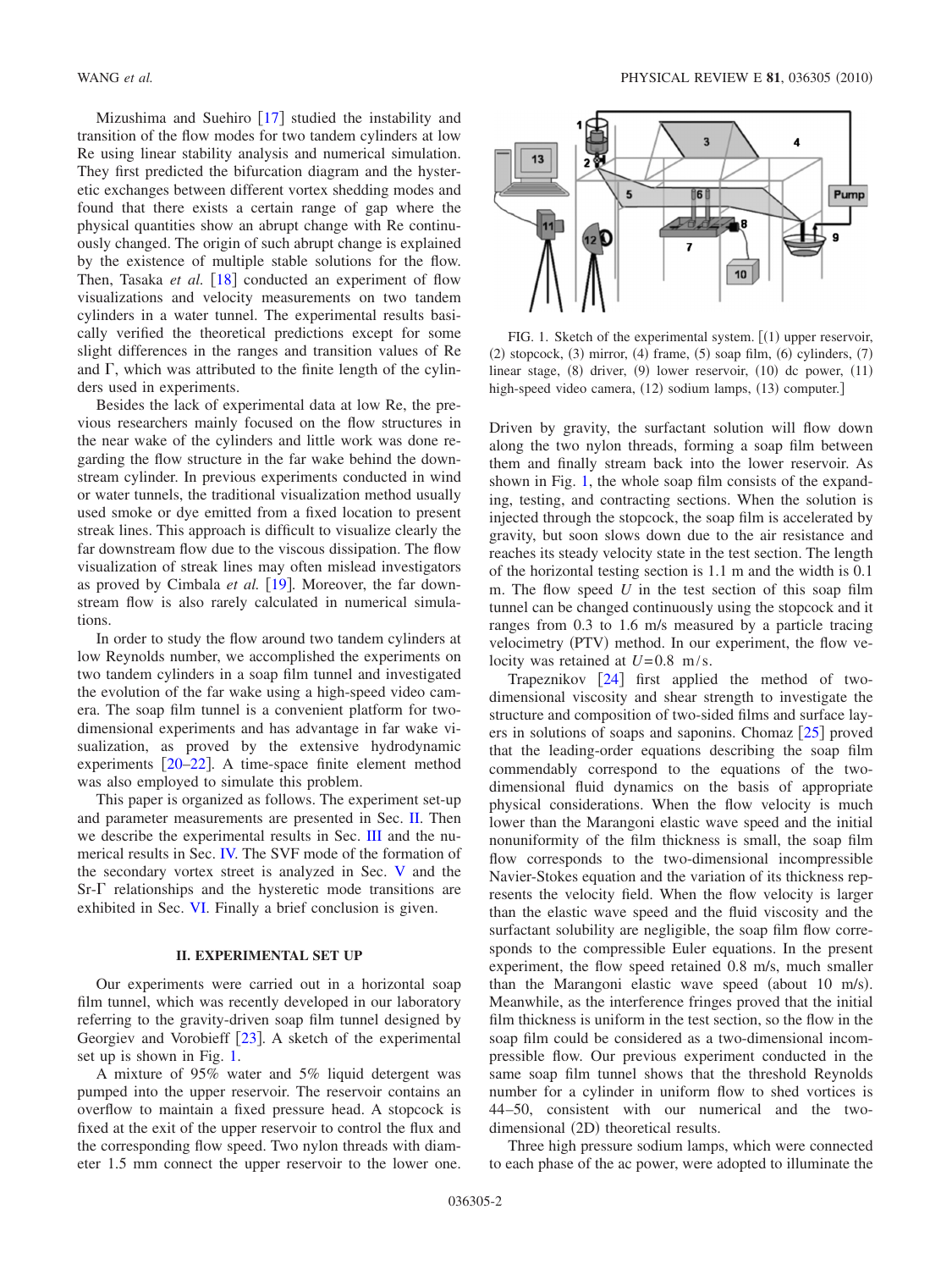<span id="page-2-1"></span>

FIG. 2. Coordinates and symbols.

test section of the soap film. Since the thickness of the film is close to the wavelength of the light emitted from the sodium lamp, the interference fringes of the light rays reflected from the two liquid-air interfaces of the soap film can visualize the thickness variation of the film and represent the velocity field of the soap film flow. The experimental images were recorded by a high-speed video camera Weinberger Speed CAMpro) and a digital camera (Minolta DiMAGE 7i). The frequency of the high-speed camera retained 2004 frames per second.

Figure [2](#page-2-1) shows the coordinates and symbols used in the experiments. Two tandem identical cylinders were placed in the test section along the incoming flow direction. The upstream cylinder C1 was fixed and the downstream one C2 was set onto a linear stage driven by a motor. The center-tocenter spacing *L* between them varied from 1*d* to 12*d* and then went back to 1*d* by adjusting the position of the stage. The changing speed of  $\Gamma$  was exactly small, which is less than 0.2 mm/s, about 0.25‰ of the uniform flow speed. In addition, we repeated the same experiments with C2 fixed and C1 moved and identified that the results showed no obvious difference.

The frequency of vortex shedding at three special positions A, B, and C in the flow field was analyzed. As shown in Fig. [2,](#page-2-1) the position A lies in the middle of both the cylinders, and B and C are 5*d* and 30*d* behind the center of C2, respectively.

In order to calculate the vortex shedding frequency, we exploited a so-called "spatiotemporal evolution" (STE) software package. Figure [3](#page-2-2) shows the procedure to make STE pictures. First, as shown in Fig.  $3(a)$  $3(a)$ , a strip being 3 pixels wide was cut from each photo taken by the high-speed video camera at a certain position marked by the black triangle.

Second, all the strips were ranked in series on the time axis as shown in Fig.  $3(b)$  $3(b)$ , in which the rightward of the abscissa is the direction of time increasing. The synthesized picture vividly exhibits the periodic pattern of the wake evolution at that position such as a photo recorded by a streak camera. Here the periodic brightness variation of the whole vertical strips in Fig.  $3(b)$  $3(b)$  is attributed to the variation light intensity of the lamps. Finally, using an image framing software we could easily count the number  $N$  of the columns between  $t_1$ and  $t_2$  in the STE picture, which is also the amount of the pictures taken in an entire period. The period equals the interval 1/2004 s times *N* and then the vortex shedding frequency could be calculated.

Usually, it is difficult to determine the Reynolds number in soap film experiments since the kinematic viscosity  $\nu$  of the composite soap solution is related to the thickness and the flow speed of the soap film. In the present study, we used a commonly used approach to predict the kinematic viscosity. For a single circular cylinder, the Reynolds number can be inferred from the Strouhal number Sr, assuming that the Re-Sr relationship is known. Previous work  $\left[26,27\right]$  $\left[26,27\right]$  $\left[26,27\right]$  $\left[26,27\right]$  used the empirical Re-Sr relationship given in  $[28]$  $[28]$  $[28]$  to determine Re based on the measured value of Sr, and then predicted the kinematic viscosity using  $\nu = \frac{Re}{Ud}$ . Here, we used the similar method but with a more update accurate Re-Sr relation, which is based on the observation of the vortex street structure in a flowing soap film by Roushan and Wu  $[29]$  $[29]$  $[29]$ . The expression is  $Sr = \frac{1}{5.12+113/Re}$ . For  $U=0.8$  m/s in our experiment, the vortex shedding frequencies of single circular cylinder with  $d = 2.5$ , 2.0, and 1.5 mm were measured and then the corresponding Reynolds numbers were calculated from the Sr-Re relation. Finally, the mean value of the kinematic viscosity was obtained as  $\nu = 2.0 \times 10^{-5}$  m<sup>2</sup>/s and the Reynolds number based on the diameter of cylinder was 100, 80, and 60, corresponding to three cylinders with the diameter 2.5, 2.0, and 1.5 mm.

## **III. EXPERIMENTAL RESULTS**

#### **A. Flow modes**

<span id="page-2-3"></span><span id="page-2-0"></span>In our experiment, when the spacing between the two cylinders increases, a series of flow patterns (i.e., SBB, SLR, and SVS) were observed successively.

<span id="page-2-2"></span>

FIG. 3. (Color) Spatiotemporal evolution method. (a) Cut strips from images and (b) synthesize evolution image using the strips.



FIG. 4. (Color) Flow fields. (a) SBB, (b) SLR, (c) SVS, and (d) SVF.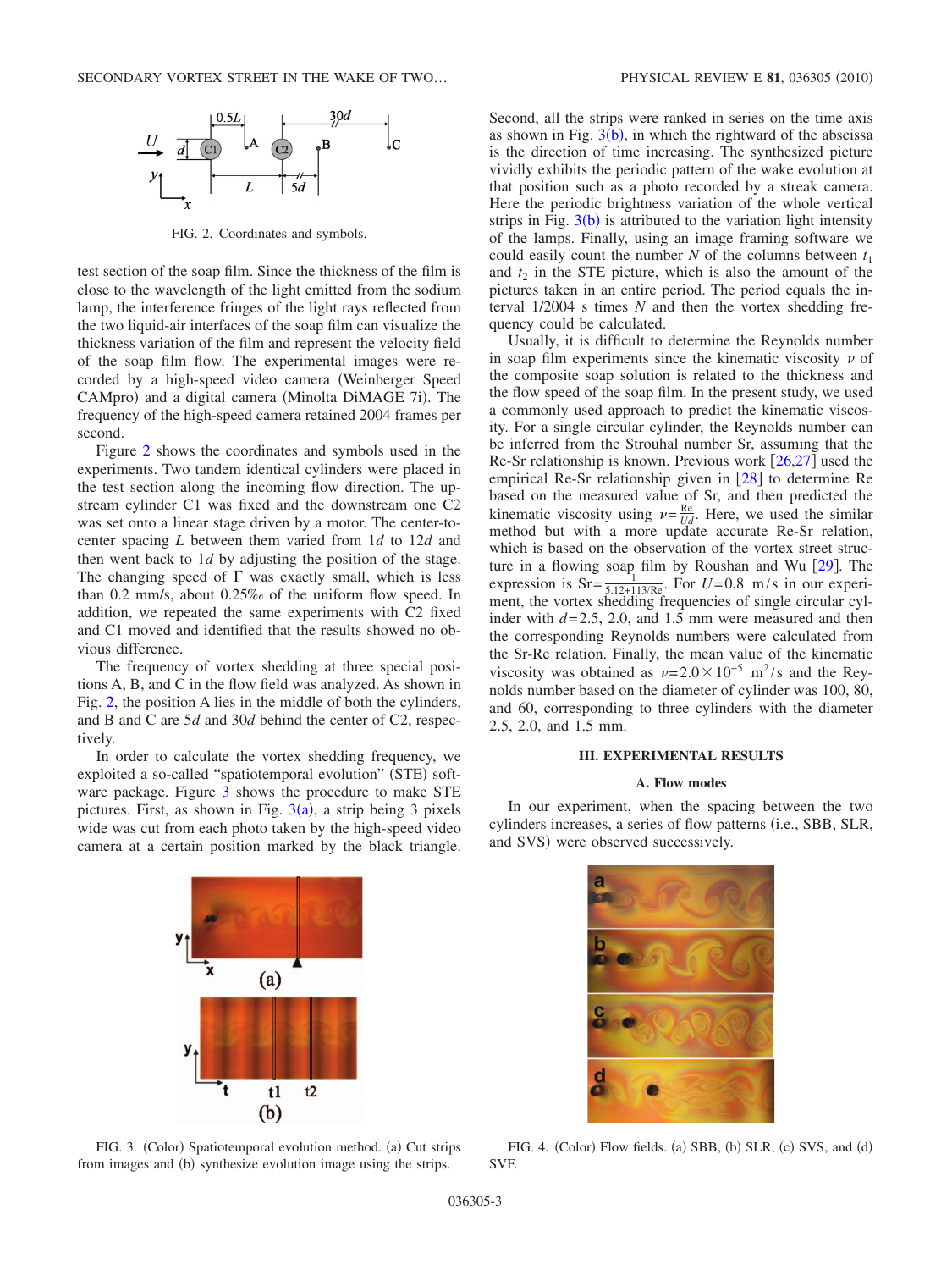## *1. SBB mode*

When the two circular cylinders are very close  $(\Gamma < 2.0)$ , the SBB mode occurs. The shear layers separated from the upstream cylinder C1 overshoot the downstream cylinder C2 and form a vortex street behind C2. The flow structure in Fig.  $4(a)$  $4(a)$  exhibits a similar flow pattern as the flow around a single bluff body. The Karman vortex street in the wake is stable and the frequency of vortex shedding reduces rapidly as  $\Gamma$  increases.

#### *2. SLR mode*

When the spacing between the cylinders increases, as shown in Fig.  $4(b)$  $4(b)$ , the shear layers separated from C1 reattach to the surface of C2 and form a region of circumfluence between both the cylinders. There exists only one Karman vortex street behind C2. Although no vortex shedding occurs on C1, the flow between the two cylinders is nonuniform. The frequencies of vortex shedding are obviously identical at positions B and C as same as in SBB mode. But the interaction of the long shear layers makes the vortex street not so stable as in the SBB mode, especially for large  $\Gamma$ . For this difference in the stability, Kuo *et al.* [[11](#page-7-6)] subdivided the SLR mode into two submodes: for smaller  $\Gamma$ , two smooth shear layers separate from both sides of C1 and reattach to C2; for relative larger  $\Gamma$ , there appear two symmetrical unstable shear layers.

### *3. SVS mode*

As shown in Fig. [4](#page-2-3)(c), when the spacing  $\Gamma$  exceeds the critical value  $\Gamma_c$ , the SVS mode is characterized by the vortices synchronously shedding from both the anterior and posterior cylinders. A typical tidiness vortex street is formed behind C1 and C2. The STE pictures for positions A, B, and C demonstrate that the frequencies at different positions are identical and the frequency undergoes a sudden jump at the transition from SLR to SVS mode.

The SBB, SLR, and SVS modes described above have been observed and well studied in early literatures. Further, we will present another flow mode which has never been reported before.

#### *4. SVF mode*

For two tandem cylinder with a relative wider spacing  $\Gamma$ that is much larger than  $\Gamma_c$ , a flow mode as shown in Fig.  $4(d)$  $4(d)$  is found. Comparing Fig.  $4(d)$  with Fig.  $4(c)$ , although there are vortices shedding from the two cylinders synchronously in both the modes, it is noticed that evident distinction exists in the wake behind the posterior cylinder C2. In the SVS mode in Fig.  $4(c)$  $4(c)$ , a standard Karman vortex street is visualized. However, in the wake of  $C2$  in Fig.  $4(d)$  $4(d)$ , a shear layer emerges in the middle of the vortices. We can see oblate vortices with the same sign arranged in-line on each side of the shear layer. In particular, as the vortices evolve downstream, the neighboring vortices in each row merge with each other and form a secondary vortex street with a lower frequency and a larger scale in the far downstream wake. We call this pattern SVF mode for the secondary vortices formation. Because of the merging process, the fre-

<span id="page-3-1"></span>

FIG. 5. (Color online)  $R/d-\Gamma$  relations in SVF mode. (a)  $R/d-\Gamma$ curves and (b) definition of *R*.

quency measured at position C is about half of those at positions A and B.

#### **B. Onset of the secondary vortex street in SVF mode**

The in-between shear layer emitted from the downstream surface of C2 becomes a characteristic indicator of SVF mode. When the mergence of neighboring vortices takes place, the shear layer disappears and simultaneously the secondary vortex street forms. The average length of the shear layer is denoted as  $R$  and is a function of the spacing  $\Gamma$ . Figure [5](#page-3-1) shows the variation of the nondimensional shear layer length  $R/d$  with  $\Gamma$  at different Re numbers.

It is seen from Fig. [5](#page-3-1) that  $R/d$  decreases as  $\Gamma$  increases and the influence of Re is not evidence. With  $\Gamma$  increasing, the vortices and the shear layers become weakened and the vortices are easy to merge. Correspondingly, the *R*/*d* will decrease with the increasing  $\Gamma$ . Moreover, we can find the hysteretic phenomenon here. When the spacing  $\Gamma$  increases, the SVF mode replaces the SVS mode at  $\Gamma = 6 \sim 7$  and the value of the nondimensional length *R*/*d* decreases slightly from about 10 to 7. However, when the spacing  $\Gamma$  decreases from 12, the transition from the SVF to SVS does not occur at  $\Gamma = 6 \sim 7$ . Instead, the SVF mode maintains and *R/d* increases to over 20 until the SVS mode appears at  $\Gamma = 3 \sim 4$ . The hysteresis will be discussed in detail in Sec. [VI.](#page-5-0)

#### **IV. NUMERICAL SIMULATIONS**

<span id="page-3-0"></span>The information provided in the soap film experiment is somewhat insufficient to analyze the flow phenomena. In order to learn more about the mechanism of SVF mode, we exploited a numerical simulation to deal with this problem.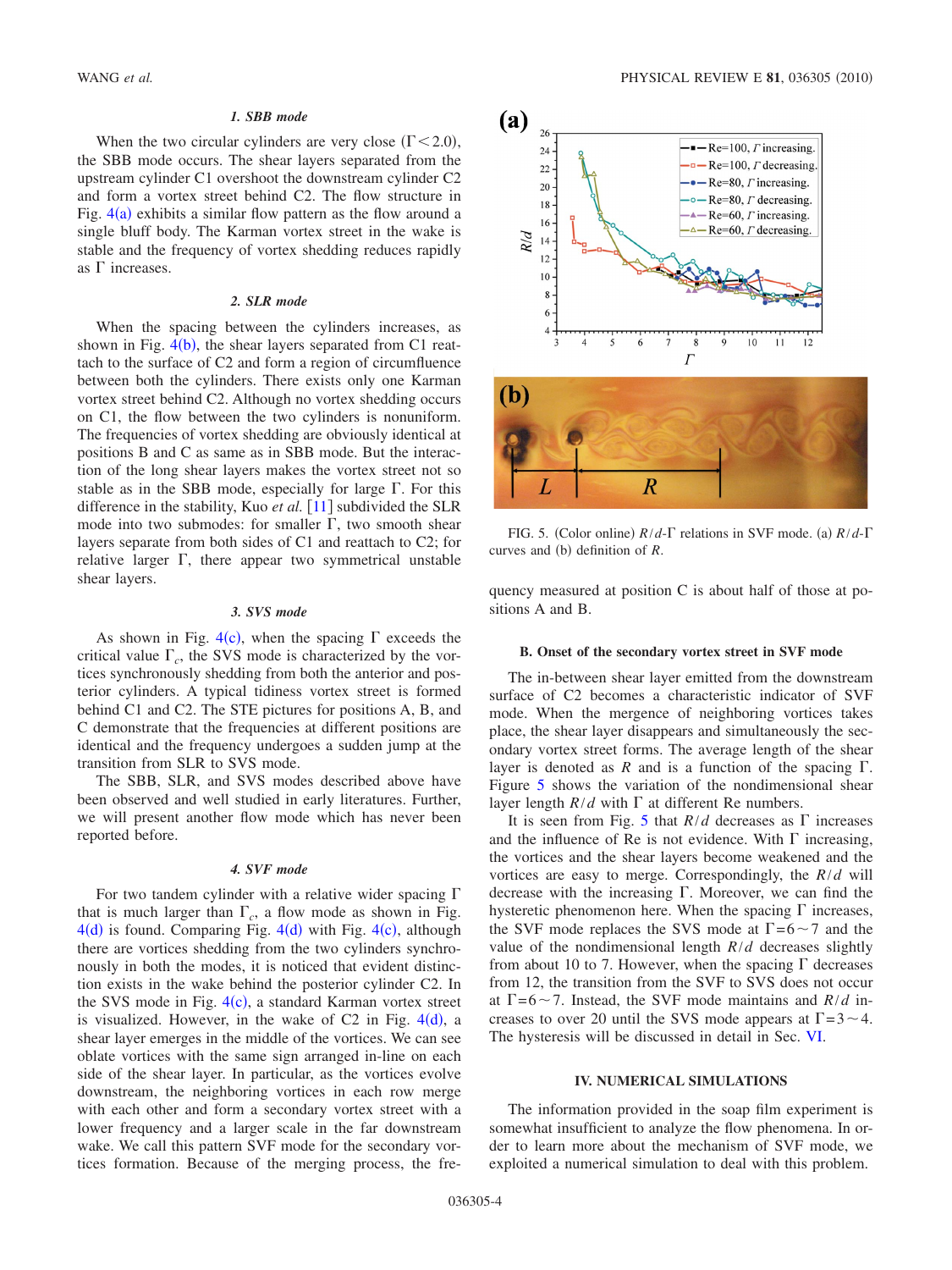<span id="page-4-1"></span>

FIG. 6. Vorticity contours. (a) SBB, (b) SLR, (c) SVS, and (d) SVF. Contour levels are from  $\omega_{\text{min}}$ =−20 to  $\omega_{\text{max}}$ =20 with  $\Delta \omega$ = 0.4. Dashed lines——negative (clockwise), solid lines— positive (counterclockwise) vorticity.

The two-dimensional incompressible Navier-Stokes equations were solved using a space-time finite element method [[30](#page-7-21)]. The program code has been fully validated in our previous works  $\left[31,32\right]$  $\left[31,32\right]$  $\left[31,32\right]$  $\left[31,32\right]$ . In our calculation, the domain size is 40*d* in *x* direction and 18*d* in *y* direction with  $3 \sim 4 \times 10^4$ elements, and the nondimensional time step is chosen as *dt*  $= 0.05.$ 

Figures  $6(a)$  $6(a)$ – $6(d)$  show the vorticity contours in four typical cases at Re=100, corresponding to the SBB  $(1)$ =1.1, SLR ( $\Gamma$ =3.0), SVS ( $\Gamma$ =4.5), and SVF ( $\Gamma$ =8.0) modes, respectively. The solid and dashed lines represent positive (counterclockwise) and negative (clockwise) vorticity values. The flow patterns are well consistent with the experimental ones shown in Figs.  $4(a) - 4(d)$  $4(a) - 4(d)$ . In the case of SVF mode, we analyze the formation of the secondary vortex street in the wake of C2 and show the vortex merging process in Fig. [7.](#page-4-2)

The evolutional process of two neighboring vortices (marked by the ellipse) is shown in Fig. [7.](#page-4-2) The sequence begins at the bottom left panel and is arranged in the clockwise direction. We can see positive and negative vortices rank in-line by each side of the middle shear layer in the near wake behind C2. On the way of the vortex street moving downstream, the vortex intensity decays and the mergence occurs. Finally, a vortex street with larger scale and lower frequency forms in the far wake.

The numerical results also indicate that the flow modes seriously affect the aerodynamic loads on both the cylinders. Table [I](#page-5-1) shows the average and the time-dependent forces on the two cylinders at Re= 100. The forces of a single cylinder at the same Re are also given for comparison.

As shown in Table [I,](#page-5-1) in all the cases of two tandem cylinders, the averaged lift coefficient  $C_l$  of every cylinder is

<span id="page-4-2"></span>

FIG. 7. Sequence plots of the vortex-merging process. The sequence begins at the bottom left panel and may be followed clockwise through the remaining panels.

zero and the averaged drag coefficient  $C_d$  is smaller than one on the single cylinder. The downstream cylinder C2 always suffers a smaller drag than C1, especially in the SBB and SLR modes. In these two modes, C2 receives a thrust because of the circumfluence in the region between the two cylinders. In general, the fluctuations of the time-dependent forces on C1 are much smaller than that in the case of a single cylinder, while the fluctuating values on C2 are also smaller in the SBB and SLR modes, but larger in the SVS and SVF modes.

Comparing with the forces in the SVF and SVS modes, we can learn that the formation of the secondary vortex street has little influence on C1. However, both the average and fluctuating values of the drag on C2 are diminished in the SVF mode and the unsteady lifts on both the cylinders are also decreased obviously. It means that the SVF mode is inclined to reduce the unsteady loads on both the cylinders and the drag on the downstream one.

#### <span id="page-4-0"></span>**V. MECHANISM OF SECONDARY VORTEX FORMATION**

Researchers have devoted their effort to study the secondary vortex street structures including the far wake of a stationary cylinder located in a uniform stream as well as the wake behind an oscillating cylinder in a uniform flow or the wake of an unforced cylinder in a flow excited by external signals. Taneda  $\lceil 33 \rceil$  $\lceil 33 \rceil$  $\lceil 33 \rceil$  first observed the wake of a stationary cylinder in a uniform stream by flow visualization. In his experiment, the primary Karman vortex street decays in the downstream and the secondary vortex street forms in the far wake with a larger scale and a lower frequency. Cimbala *et* al. [[19](#page-7-11)] observed the far wakes of two-dimensional bluff bodies at  $70<\text{Re}\leq 2000$  using smoke-wire visualization and hot-wire anemometer and concluded that the secondary vortex street is independent of the scale or frequency of the primary Karman vortices. This problem was also analyzed numerically by Karasudani and Funakoshi [[34](#page-8-3)]. Recently, Vorobieff *et al.* [[35](#page-8-4)] performed soap film experiments and found that the onset position of the secondary vortex depends on the Reynolds number and the secondary wake begins around 80*d* downstream at Re= 100. Those investigations indicate that the formation of the secondary vortex street is due to the hydrodynamic instability of the developing wake profile.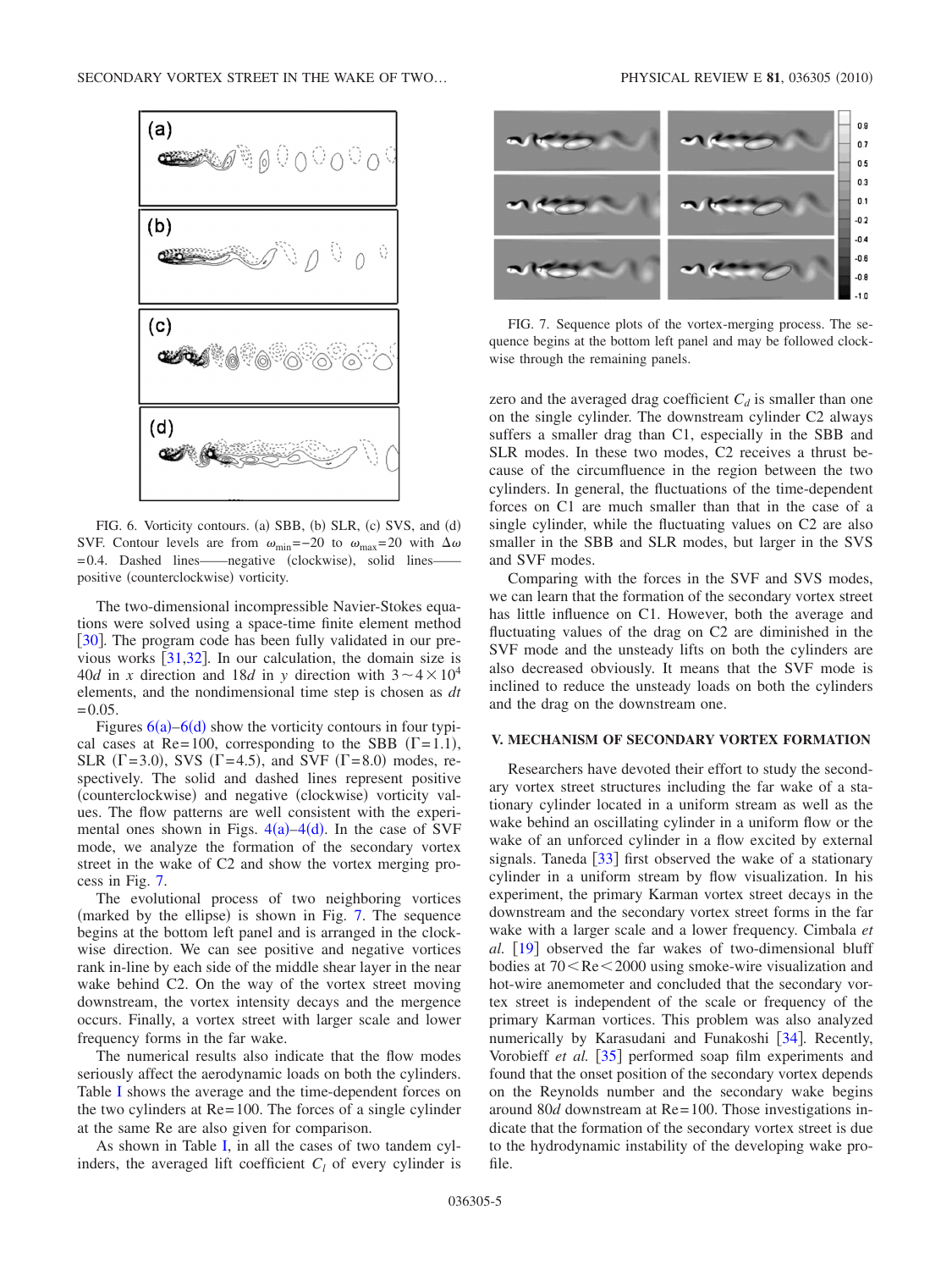<span id="page-5-1"></span>

|             | <b>SBB</b>       | <b>SLR</b>       | <b>SVS</b>      | <b>SVF</b>      | Single          |  |
|-------------|------------------|------------------|-----------------|-----------------|-----------------|--|
| $C_d$ on C1 | $1.33 \pm 0.00$  | $1.25 \pm 0.00$  | $1.41 \pm 0.02$ | $1.42 \pm 0.01$ | $1.48 \pm 0.14$ |  |
| $C_d$ on C2 | $-0.13 \pm 0.00$ | $-0.06 \pm 0.00$ | $0.91 \pm 0.23$ | $0.74 \pm 0.10$ |                 |  |
| $C_l$ on C1 | $0.00 \pm 0.01$  | $0.00 \pm 0.04$  | $0.00 \pm 0.49$ | $0.00 \pm 0.40$ | $0.00 \pm 1.18$ |  |
| $C_l$ on C2 | $0.00 \pm 0.06$  | $0.00 \pm 0.08$  | $0.00 \pm 1.70$ | $0.00 \pm 1.38$ |                 |  |

TABLE I. The forces on the cylinders at Re= 100.

On the other hand, Matsui and Okude  $\lceil 36 \rceil$  $\lceil 36 \rceil$  $\lceil 36 \rceil$  conducted experimental investigation on the wakes behind a forced cylinder, in which the wakes were excited acoustically with a 1/2 or 1/3 frequency of the primary vortex street. They found that every two or three vortices merge regularly depending on the exciting frequency. Aref and Siggia  $\lceil 37 \rceil$  $\lceil 37 \rceil$  $\lceil 37 \rceil$  also observed the formation of the secondary vortex street by introducing subharmonic perturbations to the vortex rows, which was illustrated again by Meiburg  $\lceil 38 \rceil$  $\lceil 38 \rceil$  $\lceil 38 \rceil$  in terms of the numerical results. Williamson and Prasad [[39](#page-8-8)] studied the effects of the free-stream disturbances on the wake and showed that the far wake is very sensitive to the free-stream disturbances. The vortex merging phenomena are also observed when a circular cylinder is oscillating horizontally, vertically, or rotationally in uniform flow  $[40-42]$  $[40-42]$  $[40-42]$ . Those investigations indicate that the external excitation is the origin of the formation of the secondary vortex street and the wake merging plays a critical role.

Let us come back to the SVF mode of the flow around two tandem cylinders in the present work. Unlike the cases of unforced and forced cylinder mentioned above, the downstream cylinder C2 faces to a periodic Karman vortex street in the wake of C1. For the different flow conditions, the flow pattern around C2 is entirely different from that of a stationary cylinder in the uniform flow. Considering the exciting disturbance of the flow or the fluctuation of the cylinder, the relative velocity in the case of a forced cylinder is similar to that of C2. But there are still distinct differences in the wake patterns. In the cases of oscillating cylinder, the wake evolution is that the primary Karman pattern in the near wake transits to a shear layer containing vortices and subsequently the vortices merge to form the secondary vortex street. Whereas in the present SVF mode, the near wake of C2 initially shows two parallel lines within close-packed vortices and then evolves to the large scale vortices.

To reveal the mechanism of the wake formation, we studied the flow field around C2 in the SVS and SVF modes in detail in terms of the numerical results. As shown in Fig. [8,](#page-5-2) the left column indicates the flow structures around C2 in SVF mode and the right the patterns in SVS mode at the same moment. We can see the similar vortex motion in both the modes including that the vortex V1 shedding from C1 impinges onto C2, combines with the vortex V2 on the surface of C2, then forms a new vortex V3, and sheds downstream. However, there are slight differences in the position of V1 and the relative phase between V1 and V2 when the combination occurs. In SVF mode, because of the much wider distance  $\Gamma$  between the cylinders, V1 is significantly weakened and diffused when it comes to C2. The vortex combination of V1 and V2 happens at the more sideward surface of C2. After combination, the new positive vortices V3 are suppressed underside and the negative vortices are limited upside in the downstream way, resulting in that oblate vortices come up and arrange in-line. Finally two rows of contrary vortices emerge as shown in Fig.  $4(d)$  $4(d)$ . In SVS mode, after the vortex V1 combines with V2 on C2, as shown in the right column, the new counterclockwise vortex V3 shifts up to interact with the previous shed clockwise vortices, forms an orbicular vortex, and finally departs from C2. The alternately arranged vortices with opposite sign ultimately make a standard Karman vortex street in the wake of C2. The animations  $[43]$  $[43]$  $[43]$  of wake evolution also reveal that the different relative position of V1 and V2 makes tiny discrepancy in their combination process on the downstream cylinder surface and then produces different wake patterns.

#### **VI. MODE TRANSITIONS AND HYSTERESIS**

<span id="page-5-0"></span>Figure [9](#page-6-0) shows the dependence of the Strouhal number Sr on the spacing  $\Gamma$  at Re=80. With  $\Gamma$  increasing, different modes and Sr- $\Gamma$  curvers are shown in Fig. [9](#page-6-0)(a). At  $\Gamma$  = 1, no gap exists between the two cylinders, the value of Sr measured at Position B is about 0.15, equal to the value in the case of a single cylinder at  $Re = 80$ . As  $\Gamma$  increases, the SBB mode retains and Sr drops rapidly to 0.11 until  $\Gamma$  = 1.8. As  $\Gamma$ further increases, the flow pattern enters SLR mode, in which Sr basically keeps unchanging. Once  $\Gamma$  exceeds the critical value  $\Gamma_c$ , the upstream cylinder C1 starts to shed vortices and the flow enters SVS mode. The value of Sr gains up imme-

<span id="page-5-2"></span>

FIG. 8. Vorticity contours around C2 in SVF (left) and SVS (right) modes. Contour levels are the same as in Fig. [6.](#page-4-1)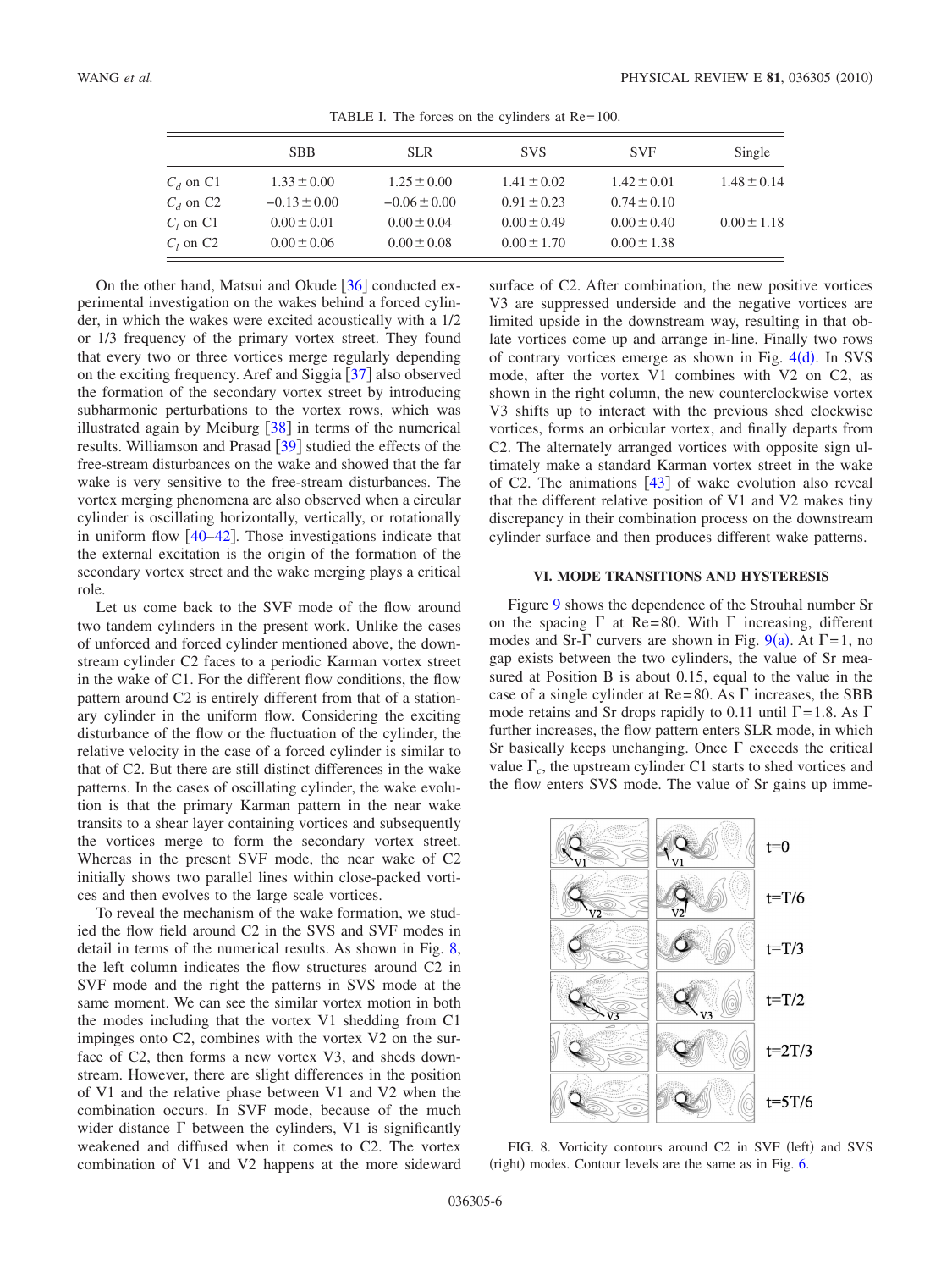<span id="page-6-0"></span>

FIG. 9. (Color online) The Sr- $\Gamma$  relations at Re=80. (a)  $\Gamma$  increases. (b)  $\Gamma$  decreases.

diately to 0.15 at  $\Gamma_c$ . As  $\Gamma$  increases, the SVS mode is unabiding and transits rapidly to SVF mode at  $\Gamma_m$ , where  $\Gamma_m$ denotes the transition spacing between SVS and SVF modes. In SVF mode, the frequency at Position B is equal to that at Position A, but it is much larger than the value at Position C. The values of Sr based on  $f_B$  and  $f_C$  in SVF mode are both drawn in Fig. [9,](#page-6-0) we can find that the value of Sr based on  $f_C$ is almost half of that on  $f_A$  and  $f_B$ .

As mentioned in Sec.  $\overline{III}$ , in the  $\Gamma$  decreasing process the transition from SVF to SVS mode takes place at a much smaller  $\Gamma_m$  than in the  $\Gamma$  increasing process [see Fig. [9](#page-6-0)(b)]. The transition spacing  $\Gamma_c$  between SVS and SLR modes also indicates the hysteretic phenomenon. As shown in Fig. [9,](#page-6-0) both the critical values and the range of each mode are obviously different in the two processes. This hysteresis reflects the different mechanisms of mode transitions. When  $\Gamma$  increases,  $\Gamma_c$  presents the process for the shear layers separated on the surface of C1 from reattaching to vortex forming, whereas in the  $\Gamma$  decreasing process, the existed vortex shed from C1 is supposed to be suppressed at  $\Gamma_c$ . Similarly, the transition spacing  $\Gamma_m$  in  $\Gamma$  increasing and decreasing processes present the formation and disappearance of the secondary vortex street, respectively.

The  $Sr-\Gamma$  relationships and the mode transitions at Re = 100 and 60 indicate the same hysteretic phenomena. Figure

<span id="page-6-1"></span>

FIG. 10. (Color online) Distribution of modes in  $(\Gamma, Re)$  plane. bar—SBB and SLR, solid circle—SVS, solid right triangle—SVF modes in  $\Gamma$  increasing process; open square—SBB and SLR, open circle—SVS, open left triangle—SVF modes in  $\Gamma$  decreasing process. Thin solid line— $\Gamma_c^+$ , thin dashed line— $\Gamma_m^+$ , thick solid line— $\Gamma_c^-$ , thick dashed line— $\Gamma_m^-$ .)

[10](#page-6-1) shows the distribution of modes in  $(\Gamma$  and Re) plane. The hysteresis is observed in the range between the critical boundaries  $\Gamma_c^-$  and  $\Gamma_m^+$ , where the superscripts + and – denote the critical values in the increasing and decreasing ways, respectively. When  $\Gamma$  increases, a narrow region exists between the thin solid line  $\Gamma_c^+$  and dashed line  $\Gamma_m^+$ , which means that the SVS mode retains for a short time and transfers to the SVF mode quickly. However, when  $\Gamma$  decreases, the region between the thick solid line  $\Gamma_c^-$  and dashed line  $\Gamma_m^-$  is much wider, which means the SVS mode occurs in a wider spacing range.

The critical value  $\Gamma_c$  for the transition between SLR and SVS modes is considered to be about 3.0–4.0 in previous work, depending on Re and the experimental conditions. For instance,  $\Gamma_c$  is 5 at Re=80 and 3 at Re=3400 in the experiments of Tanida *et al.*  $\lceil 3 \rceil$  $\lceil 3 \rceil$  $\lceil 3 \rceil$  In numerical results of Didier  $\lceil 16 \rceil$  $\lceil 16 \rceil$  $\lceil 16 \rceil$ , the value of  $\Gamma_c$  at Re=100 is ascertained to 3.95–4.0. Kuo *et al.* [[11](#page-7-6)] studied the transition between the SLR and SVS modes in detail in his experiments, and found that two symmetric unstable shear layers appear between the two cylinders at  $4.5<\Gamma<5.5$  and the upstream cylinder starts to shed vortices at  $\Gamma_c$ = 6.0 at Re= 1000. In our numerical simulation of two tandem stationary cylinders, the results show that  $\Gamma_c$ is 3.5–4.0 and  $\Gamma_m$  is 6.0–6.5. Mizushima and Suehiro [[17](#page-7-9)] first predicted the existence of hysteresis around the critical spacing  $\Gamma_c = 3.05 - 3.4$  through stability analysis and numerical simulations. Tasaka *et al.* [[18](#page-7-10)] confirmed the modes overlapping at  $\Gamma_c$ = 4.6–5.0 when  $\Gamma$  is fixed and Re is changed. In our experiments (see Fig. [10](#page-6-1)), when  $\Gamma$  increases,  $\Gamma_c^+$  is 6.6, 6.9, and 7.5 for Re= 100, 80, and 60, respectively, much larger than the value 3.0–4.0. When  $\Gamma$  decreases,  $\Gamma_c^-$  is 2.5, 2.6, and 3.0 for Re= 100, 80 and 60, respectively, much smaller than the previous values. We also noticed that the critical values are larger for smaller Re, consistent with the early research. Simulations of the processes with  $\Gamma$  increasing and decreasing at a very small velocity were also carried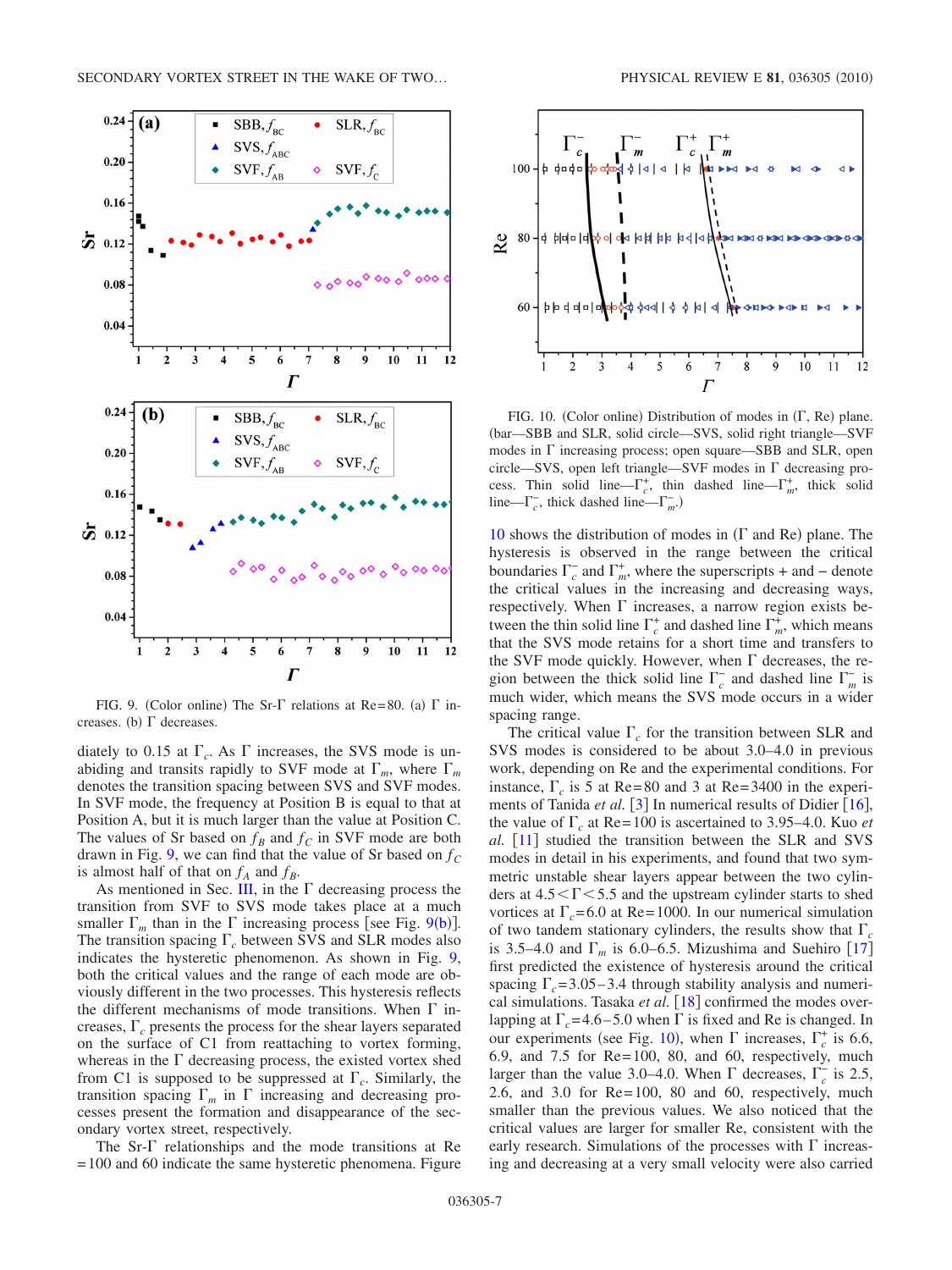out and our numerical results also confirmed the existence of hysteresis. The numerical results show  $\Gamma_c^+$  = 5.0,  $\Gamma_m^+$  = 7.5 and  $\Gamma_m^-$ =6.5,  $\Gamma_c^-$ =3.0 at Re=100.

There seems to be some evident discrepancies between the results of different experiments and computations. A reason for the discrepancies may source from the different initial conditions. Although the final state of  $\Gamma$  and Re are the similar, the flow field will be different when the initial condition is different. Generally, the influence of the initial condition is ineluctable. In laboratory, the models are installed in the test section in advance and then the velocity in the test section starts from rest to a stationary speed. In numerical simulation, the calculation begins from the flow field at rest and is converged to the stationary state. In addition, in the research of hysteresis, the changing way of the parameter Re or  $\Gamma$  may make different initial conditions of the flow field, and the changing rate will also have effect on the results. In experiments in the water tunnel  $\lceil 18 \rceil$  $\lceil 18 \rceil$  $\lceil 18 \rceil$ , the spacing  $\Gamma$  was fixed and the flow speed was changed, whereas in our experiments  $\Gamma$  changed at a fixed Re. It seems to us that some inconsistent results are understandable.

## **VII. CONCLUSIONS**

Experiments on two tandem circular cylinders at  $Re = 60$ , 80, and 100 were conducted in a soap film tunnel, in which the nondimensional spacing  $\Gamma$  between the cylinders was changed in two contrary ways, increasingly and decreasingly. Four flow modes were classified, in particular a SVF mode was first put forward, which is characterized by the parallel close-packed vortices rows in near wake and the formation of secondary vortex street in far wake of the downstream cylinder. A space-time finite element method was applied to study the mechanism of the SVF mode and the mode exchanges numerically. The dependence of the Strouhal number Sr on the spacing  $\Gamma$  and hysteretic phenomena were also studied. The main conclusions are briefly summarized as follows:

(1) With  $\Gamma$  increasing, in addition of the successive SBB, SLR, and SVS modes, another SVF mode was observed at large  $\Gamma$  in our experiments, in which a secondary vortex street forms in the far wake behind the downstream cylinder.

(2) The averaged drag of each cylinder for all modes was diminished comparing with an isolated cylinder. The upstream cylinder always suffers smaller unsteady loads and larger averaged drag with respect to the downstream one. The downstream cylinder in the SBB and SLR modes obtains a thrust in the flow. Comparing with the SVS mode, the SVF mode helps to reduce the unsteady loads on both the cylinders and the drag of the downstream cylinder.

(3) The Strouhal number Sr depends strongly on  $\Gamma$  and an evident jump occurs at the transition between the SLR and SVS modes. Sr- $\Gamma$  relation is obviously different among the modes.

(4) The critical spacing values  $\Gamma_c$  and  $\Gamma_m$  are related not only to the Reynolds number Re but also to the changing way of  $\Gamma$ . Hysteretic phenomena of mode exchanges were observed when we increased or decreased the cylinder spacing continuously at a fixed Re.

### **ACKNOWLEDGMENT**

This work was supported by the National Natural Science Foundation of China (No. 10832010) and the Innovation Project of Chinese Academy of Sciences Grant No. KJCX2- YW-L05).

- <span id="page-7-0"></span>[1] M. M. Zdravkovich, Aeronaut. J. 76, 108 (1972).
- <span id="page-7-1"></span>[2] M. M. Zdravkovich, J. Fluids Struct. 1, 239 (1987).
- <span id="page-7-2"></span>3 Y. Tanida, A. Okajima, and Y. Watanabe, J. Fluid Mech. **61**, 769 (1973).
- <span id="page-7-3"></span>[4] T. Igarashi, Bull. JSME 24, 323 (1981).
- <span id="page-7-4"></span>[5] T. Igarashi, Bull. JSME 27, 2380 (1984).
- <span id="page-7-5"></span>[6] D. Sumner, S. J. Price, and M. P. Paidoussis, J. Fluid Mech. **411**, 263 (2000).
- 7 J. C. Lin, Y. Yang, and D. Rockwell, J. Fluids Struct. **16**, 1059  $(2002).$
- [8] M. M. Alam, M. Moriya, K. Takai, and H. Sakamoto, J. Wind. Eng. Ind. Aero. 91, 139 (2003).
- [9] G. Xu and Y. Zhou, Exp. Fluids 37, 248 (2004).
- [10] Y. Zhou and M. W. Yiu, J. Fluid Mech. 548, 17 (2006).
- <span id="page-7-6"></span>11 C. H. Kuo, S. M. Chein, and H. J. Hsieh, Exp. Fluids **44**, 503  $(2008).$
- <span id="page-7-7"></span>[12] S. Mittal, V. Kumar, and A. Raghuvanshi, Int. J. Numer. Methods Fluids 25, 1315 (1997).
- [13] J. R. Meneghini, F. Saltara, and J. A. Ferrarijr, J. Fluids Struct. **15**, 327 (2001).
- [14] B. Sharman, F. S. Lien, L. Davidson, and C. Norberg, Int. J. Numer. Methods Fluids 47, 423 (2005).
- 15 P. F. Zhang, J. J. Wang, and L. X. Huang, App. Ocean Res. **28**,

183 (2006).

- <span id="page-7-8"></span>[16] E. Didier, C. R. Mec. 335, 696 (2007).
- <span id="page-7-9"></span>[17] J. Mizushima and N. Suehiro, Phys. Fluids 17, 104107 (2005).
- <span id="page-7-10"></span>[18] Y. Tasaka, S. Kon, L. Schouveiler, and P. L. Gal, Phys. Fluids 18, 084104 (2006).
- <span id="page-7-11"></span>[19] J. M. Cimbala, H. M. Nagib, and A. Roshko, J. Fluid Mech. 190, 265 (1988).
- <span id="page-7-12"></span>20 Y. Couder, J. M. Chomaz, and M. Rabaud, Physica D **37**, 384  $(1989).$
- [21] J. M. Chomaz and B. Cathalau, Phys. Rev. A 41, 2243 (1990).
- <span id="page-7-13"></span>22 P. Vorobieff, D. Georgiev, and T. Shakeel, *Advances Fluid Me*chanics (WIT Press, Southampton, 2002), Vol. IV.
- <span id="page-7-14"></span>23 D. Georgiev and P. Vorobieff, Rev. Sci. Instrum. **73**, 1177  $(2002).$
- <span id="page-7-15"></span>[24] A. A. Trapeznikov, Proceedings of the Second International Congress on Surface Actuators, 1957 (unpublished), pp. 242-259.
- <span id="page-7-16"></span>[25] J. M. Chomaz, J. Fluid Mech. 442, 387 (2001).
- <span id="page-7-17"></span>[26] P. Vorobieff and R. E. Ecke, Phys. Rev. E 60, 2953 (1999).
- <span id="page-7-18"></span>[27] L. B. Jia, F. Li, and X. Z. Yin, J. Fluid Mech. **581**, 199 (2007).
- <span id="page-7-19"></span>[28] A. Roshko, Nat. Adv. Comm. for Aero, Report 1191 (1954).
- <span id="page-7-20"></span>[29] P. Roushan and X. L. Wu, Phys. Rev. Lett. **94**, 054504 (2005).
- <span id="page-7-21"></span>[30] T. E. Tezduyar, M. Behr, S. Mittal, and J. Liou, Comput. Meth-